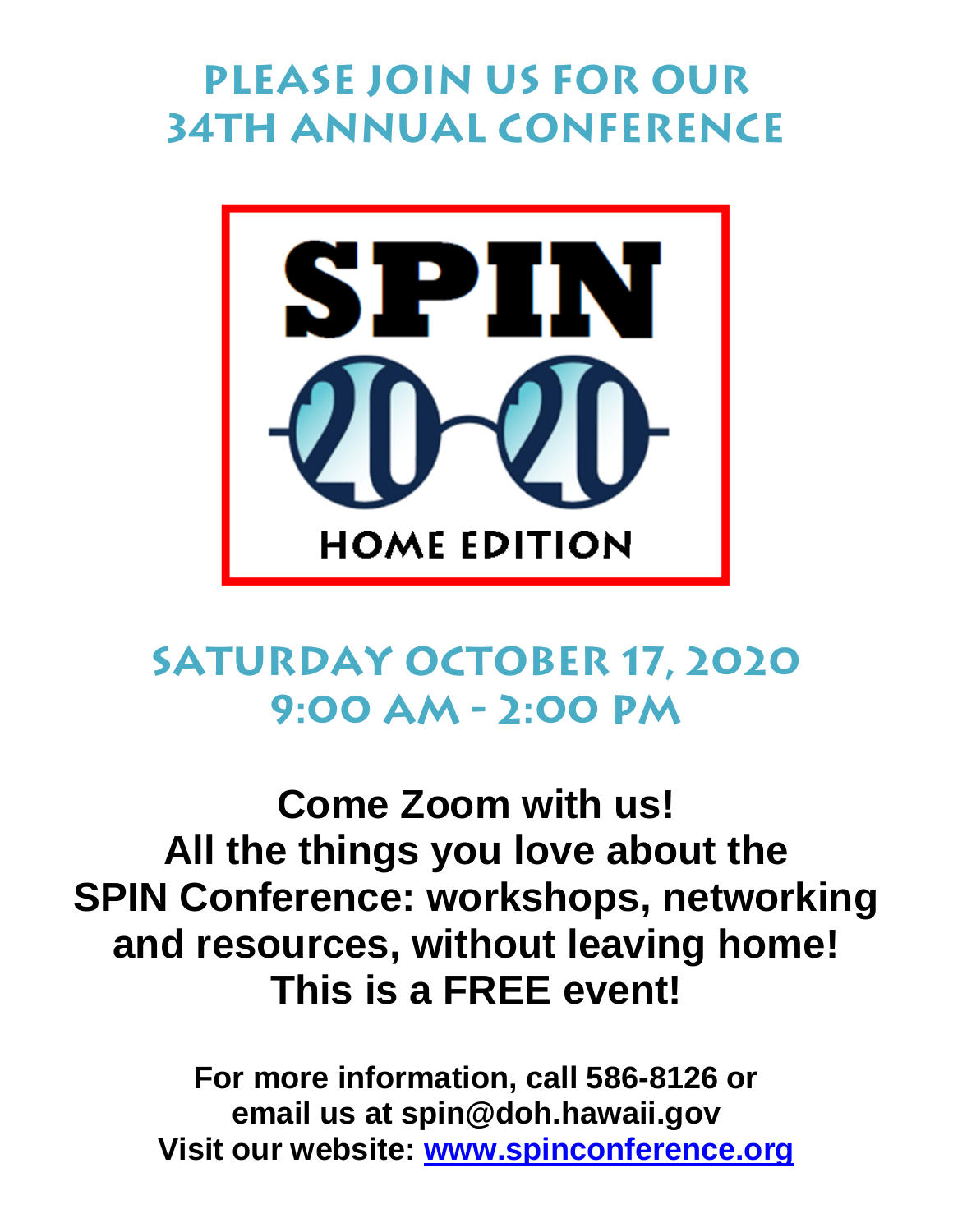

#### **Having a child with special needs introduces you to a whole new world.**

The Special Parent Information Network (SPIN), is a parent-to-parent organization in Hawaii that provides information, support and referral to parents of children and young adults with disabilities and the professionals who serve them.

#### **What we offer**

Parenting a child with special needs can be a puzzling journey. SPIN helps families put together the pieces of the puzzle, so they can have a clearer vision of where they are heading.

SPIN tries to make the journey of parenting a child with disabilities a little less puzzling by keeping families linked to important information through a variety of media and events including:

- A free, electronic quarterly newsletter with current trends and events
- A "warm" line of parent-to-parent support and understanding
- Information about services, educational programs, and support and advocacy agencies
- An annual conference with opportunities for information gathering & networking

The Special Parent Information Network represents a unique partnership between the Disability and Communication Access Board and the Department of Education.

We welcome questions from parents, family members and interested individuals. We may not have all the answers, but we try to put you in touch with the people who do and empower parents to make informed choices for their families.